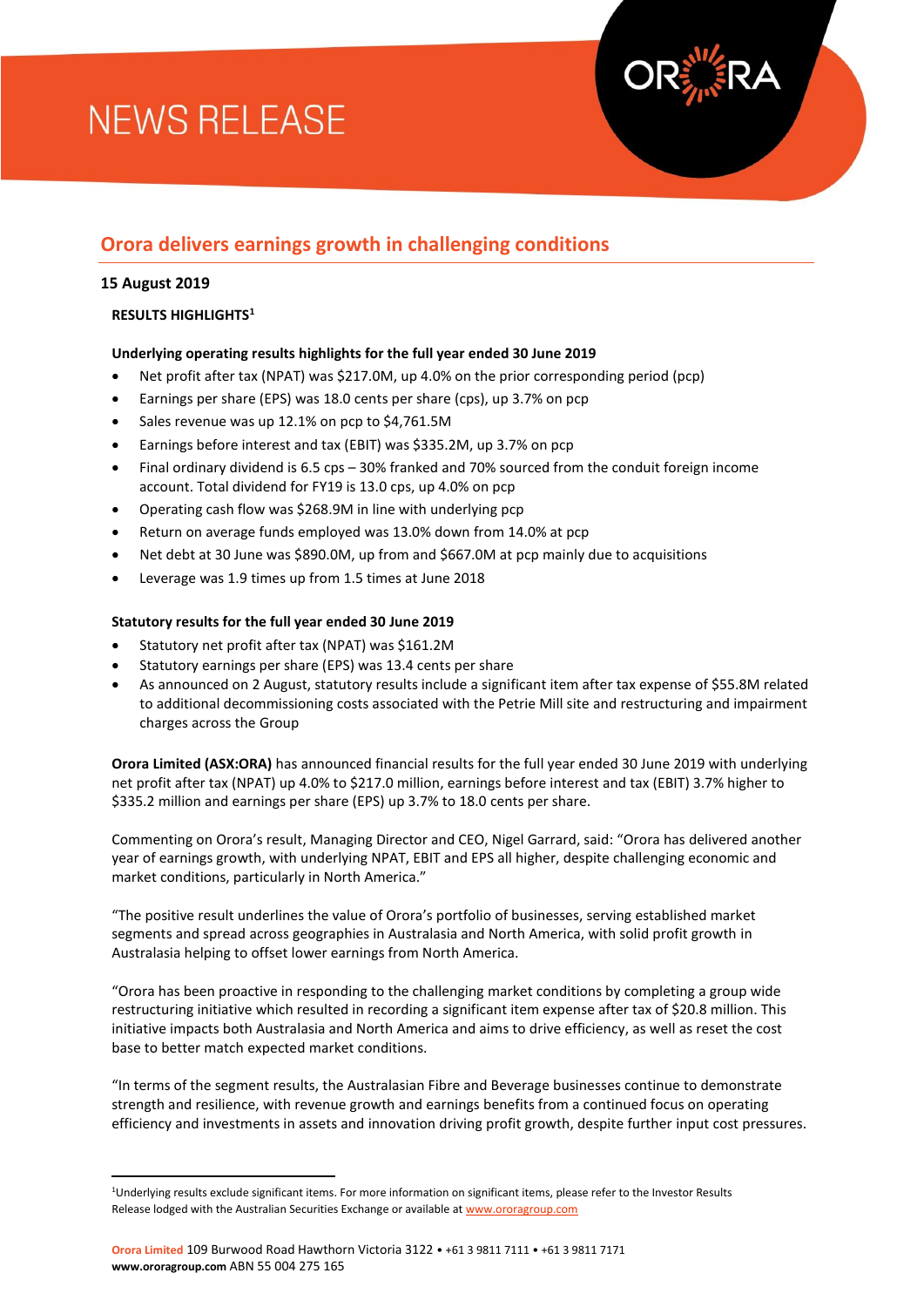# **NEWS RELEASE**



"In North America, constant currency earnings were lower, with Orora Packaging Solutions and Visual businesses encountering volume and margin pressures in generally tough trading conditions especially in early calendar 2019. The continued focus on higher growth market segments in OPS and the addition of new account wins in Orora Visual helped deliver sales growth. The integration of the recent acquisitions (Bronco Packaging, effective 1 September 2018 and Pollock Packaging, effective 1 December 2018) are delivering to expectation," Mr Garrard said.

#### **Operational performance**

Orora Australasia delivered EBIT of \$246.6 million for the period, a 6.2% increase on the pcp. Sales revenue was 2.1% higher to \$2,150.0 million. Earnings were higher across both Australasian business groups - Fibre and Beverage - despite higher input costs and flat market conditions.

Fibre earnings benefited from record production volumes at B9, which again exceeded design capacity, sales growth in targeted market segments, benefits from recent organic and innovation investments and the continued focus on manufacturing and operating efficiencies. Earnings growth in the Beverage business was driven by higher Can volumes, favourable product mix and continued improvement in operating efficiencies.

Orora North America EBIT declined 3.6% to \$116.6 million versus pcp. Sales revenue was 21.9% higher to \$2,611.5 million, primarily reflecting early contributions from the Bronco and Pollock acquisitions and the effects of a weaker Australian dollar. In local currency terms, EBIT declined 11.1% to US\$83.4 million and sales revenue grew 12.4%, to US\$1,867.8 million compared to the pcp.

In response to the lower trading activity and with the ERP roll out completed, an earnings improvement program commenced in February aimed at improving processes, efficiencies and taking cost out of the business. This has delivered some improvement and has been recently bolstered with further dedicated resources to help implement these and the restructuring initiatives.

#### **Growth and innovation update**

During the period, more than \$300 million was invested in acquisitions, organic capital projects and innovation to drive sustainable growth.

This included the following:

- ~\$110 million to acquire Pollock, a market leading provider of packaging and facility supplies, headquartered in Texas;
- ~\$33 million to acquire Texas based packaging distributor, Bronco;
- ~\$95 million to support asset replacement, upgrades and debottlenecking in the Australasian business group including final commissioning of the secondary waste water treatment plant at Botany, a new can line in New Zealand and laser cutting and creasing solutions to support the large-format, high speed digital print customer offering;
- Progressive spend on the \$35.0 million warehouse project at Gawler glass plant in South Australia which is on track to be completed by December 2019; and
- ~\$33 million in North America to upgrade manufacturing assets in OPS and ensure uniformity of capability in the OV national network.

Innovation update

- The \$75 million Orora Global Innovation Initiative continues its focus on bringing new, innovative, customer-led product solutions to life, as well as a number of initiatives aimed at improving productivity in the plants. To date, ~\$66 million has been committed to the initiative, with the remaining amount expected to be invested over the year.
- In line with increasing consumer and customer focus on sustainable packaging, Orora continues to invest in and trial new sustainable packaging products, with some innovations now in market, including fibre based trays and punnets for fresh produce as well as supporting the trend in consumer preferences toward glass and aluminium substrates.